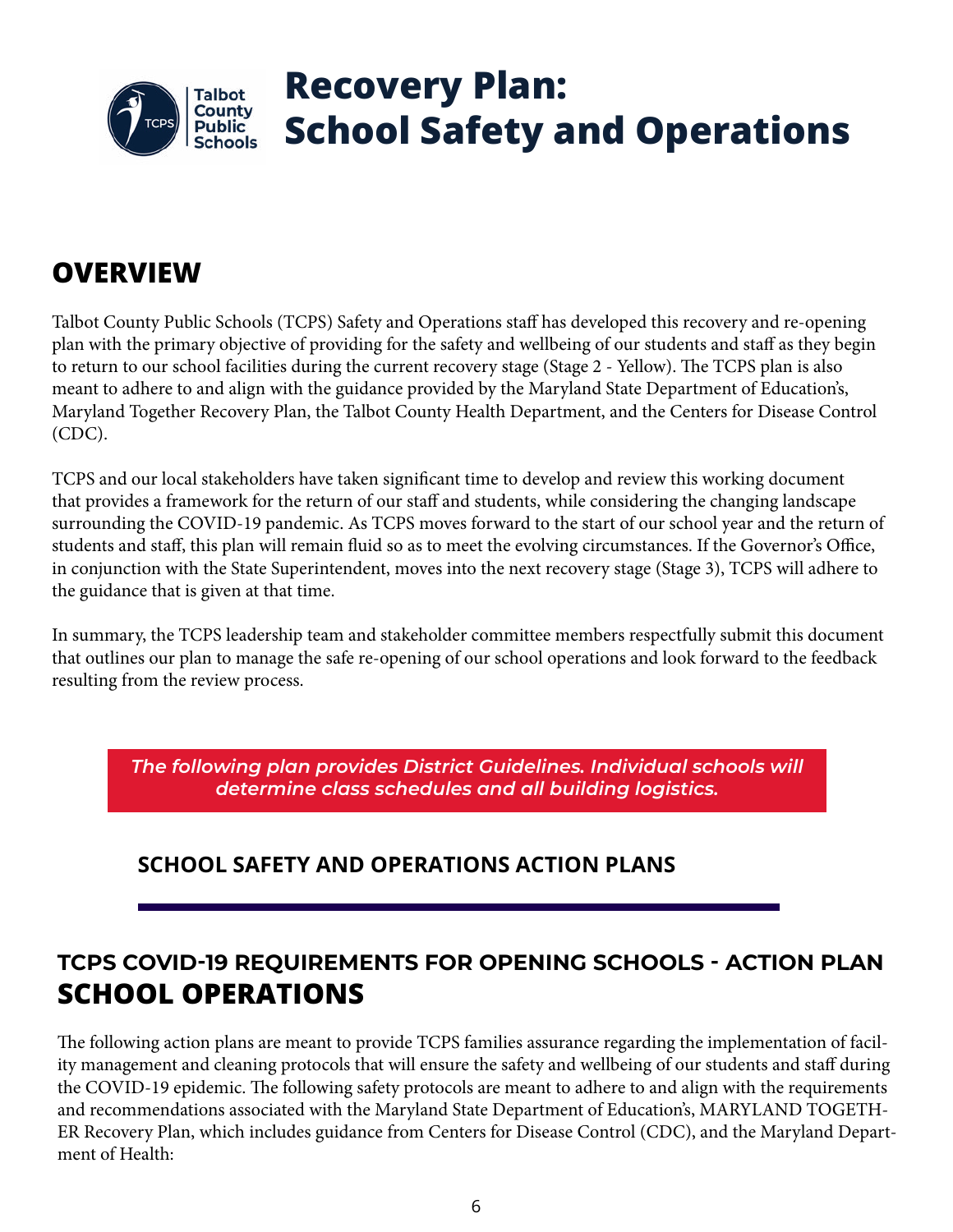| <b>SCHOOL OPERATIONS</b>                                                       |                                                                                                                                                                           |                                                                                                                                                                                                                                                                                                                                                                                                                                                                                                                                                                                                                                                                                                                                                                                                                                                                                                                                                              |  |
|--------------------------------------------------------------------------------|---------------------------------------------------------------------------------------------------------------------------------------------------------------------------|--------------------------------------------------------------------------------------------------------------------------------------------------------------------------------------------------------------------------------------------------------------------------------------------------------------------------------------------------------------------------------------------------------------------------------------------------------------------------------------------------------------------------------------------------------------------------------------------------------------------------------------------------------------------------------------------------------------------------------------------------------------------------------------------------------------------------------------------------------------------------------------------------------------------------------------------------------------|--|
| <b>Topic:</b>                                                                  | <b>MSDE and/or Public Health</b><br><b>Guidance (summary):</b>                                                                                                            | <b>TCPS Action Plan:</b>                                                                                                                                                                                                                                                                                                                                                                                                                                                                                                                                                                                                                                                                                                                                                                                                                                                                                                                                     |  |
| <b>Classroom Capacity with Social</b><br>Distancing - Student to Teacher Ratio | <b>Consider modified classroom</b><br>layouts that allow for six (6) feet<br>between seats, when applicable.                                                              | TCPS is currently planning for a maximum<br>operational capacity of 50% at the start of<br>the school year. With that plan in mind, all of<br>our facilities would be adapted to have each<br>classroom operate with a socially distanced<br>capacity of between twelve (12) and fifteen<br>(15) occupants, depending on the specific<br>building and classrooms. Classrooms will<br>be arranged in a grid pattern to provide one<br>directional seating with 6' between desks<br>when possible. The TCPS plan to require age<br>appropriate students to wear face coverings<br>would allow for larger class sizes (beyond<br>the 6' social distancing recommendation), if<br>needed to accommodate the 50% student<br>return rate. (appx. pp. 33)                                                                                                                                                                                                           |  |
| <b>Cleaning of Facilities</b>                                                  | Implement strategies to maintain<br>healthy environments through<br>appropriate cleaning measures,<br>including the cleaning of high traffic<br>surfaces more frequently. | TCPS is planning to provide additional<br>daytime custodial staff to implement the<br>necessary cleaning of high traffic surfaces<br>(e.g., door handles, sinks, railings, etc.).<br>Consistently throughout the school day,<br>TCPS will utilize COVID-19 rated cleaning<br>products across all of our facilities. Through<br>our standard cleaning processes, the<br>appropriate chemical application, and the<br>purchase of innovative cleaning equipment,<br>our custodial staff will be capable of cleaning<br>all the necessary surfaces each evening,<br>after the school day. TCPS will also provide<br>our staff the appropriate Personal Protective<br>Equipment (PPE) to utilize while applying the<br>necessary chemicals to disinfect all areas<br>of our school buildings. Guidance from the<br>Talbot County Health Department will be<br>considered if enhanced cleaning is required<br>due to situational changes surrounding<br>COVID-19. |  |
| <b>Cleaning of Facilities - Chemical</b><br><b>Storage</b>                     | Ensure safe storage of cleaning and<br>disinfectant products.                                                                                                             | Cleaning and disinfectant chemicals used<br>in our school buildings will be stored in a<br>secure locations (custodial closets), which<br>are always locked and only accessible by<br>staff.                                                                                                                                                                                                                                                                                                                                                                                                                                                                                                                                                                                                                                                                                                                                                                 |  |
| <b>Lockers and Cubbies</b>                                                     | Consider avoiding the use of<br>student lockers and cubbies.                                                                                                              | TCPS will not allow students to utilize lockers<br>or cubbies. Students will be required to<br>utilize backpacks at all grade levels.                                                                                                                                                                                                                                                                                                                                                                                                                                                                                                                                                                                                                                                                                                                                                                                                                        |  |
| <b>Entering and Exiting School Buildings</b>                                   | Develop and implement a plan to<br>encourage social distancing when<br>students enter and exit the building.                                                              | Administrative staff at each building will<br>develop a plan that will utilize various<br>tools (building layout, schedule, school<br>communities, etc.) To encourage social<br>distancing when entering and exiting the<br>building.                                                                                                                                                                                                                                                                                                                                                                                                                                                                                                                                                                                                                                                                                                                        |  |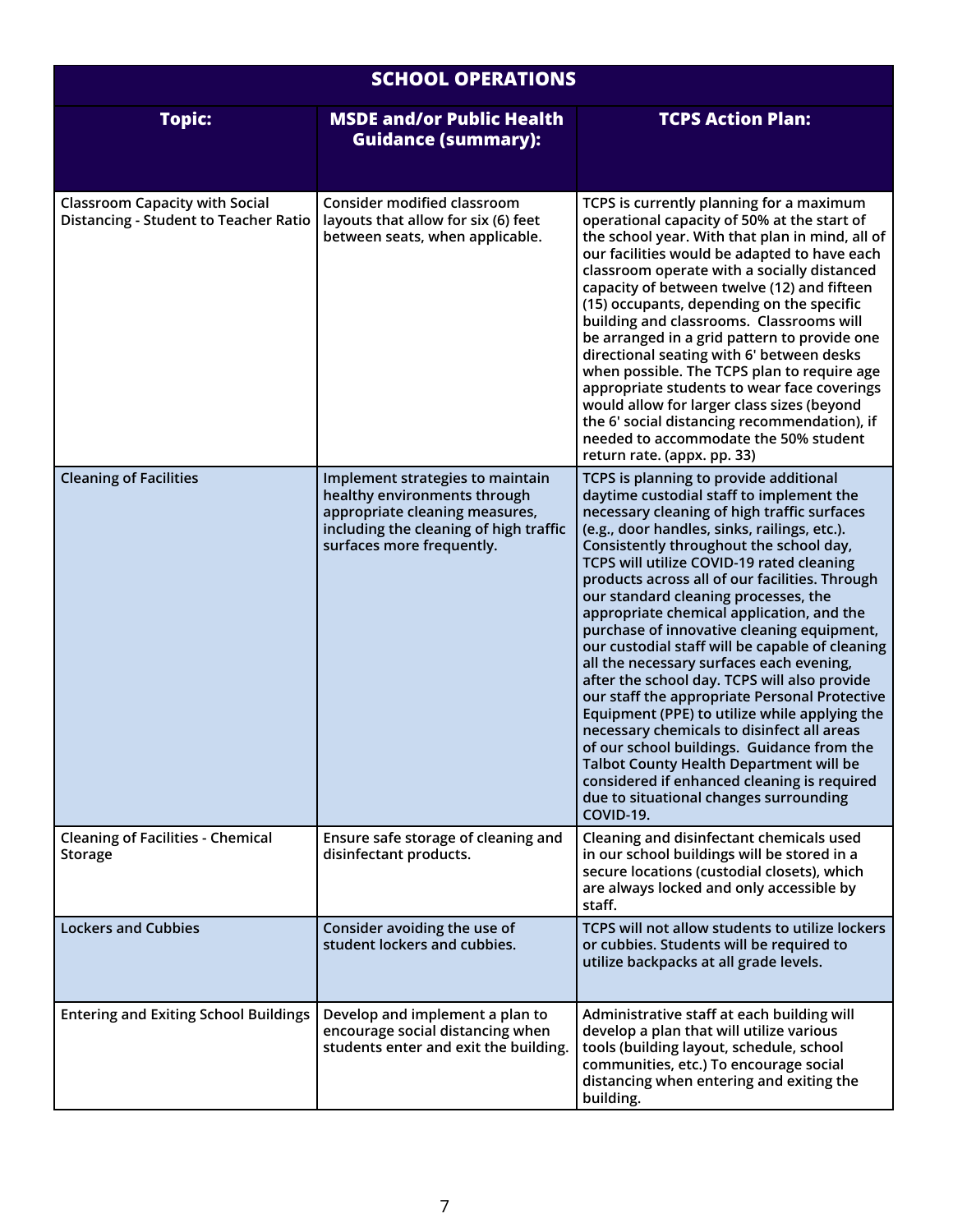| <b>SCHOOL OPERATIONS</b>                   |                                                                                                                                                                                                      |                                                                                                                                                                                                                                                                                                                                                                                                                                                  |  |  |
|--------------------------------------------|------------------------------------------------------------------------------------------------------------------------------------------------------------------------------------------------------|--------------------------------------------------------------------------------------------------------------------------------------------------------------------------------------------------------------------------------------------------------------------------------------------------------------------------------------------------------------------------------------------------------------------------------------------------|--|--|
| <b>Topic:</b>                              | <b>MSDE and/or Public Health</b><br><b>Guidance (summary)</b>                                                                                                                                        | <b>TCPS Action Plan:</b>                                                                                                                                                                                                                                                                                                                                                                                                                         |  |  |
| <b>Face Coverings (Staff)</b>              | All staff members are required to<br>wear face coverings. Please refer<br>to Appendix #90 for additional<br>information.                                                                             | TCPS staff members are required to wear<br>face coverings throughout the school day.<br>Individuals should be frequently reminded to<br>not touch the face covering and be provided<br>information on the proper use, removal, and<br>washing of cloth face coverings.                                                                                                                                                                           |  |  |
| <b>Face Coverings (Student)</b>            | All students are required to wear<br>face coverings. Please refer to<br>Appendix #90 for additional<br>information.                                                                                  | All students will be required to wear a face<br>covering while on school grounds. Special<br>exceptions will be made for students on an<br>individual basis.                                                                                                                                                                                                                                                                                     |  |  |
| <b>Hand Sanitizer</b>                      | Encourage students to wash hands<br>or use hand sanitizer frequently<br>throughout the school day. Provide<br>hand sanitizer (with at least 60%<br>alcohol) to support healthy hygiene<br>behaviors. | Appropriate hand sanitizer will be available<br>at all TCPS buildings. Hand sanitizer stations<br>will be placed strategically throughout the<br>common areas of the school buildings, and<br>teachers will be provided hand sanitizer<br>bottles for their classrooms. Frequent<br>hand washing will also be encouraged<br>and appropriate posters will be placed<br>throughout the building to emphasize hand<br>washing protocols.            |  |  |
| <b>HVAC Systems</b>                        | <b>Ensure building mechanical systems</b><br>are functioning properly to ensure<br>appropriate ventilation.                                                                                          | As part of the TCPS comprehensive<br>maintenance plan, the TCPS maintenance<br>department will ensure that all building<br>mechanical systems, including the HVAC<br>systems, will function properly to allow for<br>appropriate airflow in all school buildings.<br>TCPS will provide HVAC equipment filters<br>with the greatest Minimum Efficiency<br>Rating Value (MERV) allowed by the product<br>specifications, which will vary by system |  |  |
| Physical Barriers (sneeze guards)          | Install physical barriers, such as<br>sneeze guards and partitions,<br>particularly in areas where it is<br>difficult for individuals to remain<br>at least 6 feet apart (e.g., reception<br>desks). | Physical barriers will be installed in all main<br>office/reception areas to protect our staff,<br>students, and visitors.                                                                                                                                                                                                                                                                                                                       |  |  |
| <b>Shared Objects</b>                      | Consider methods that will reduce<br>the use of shared objects within the<br>school building.                                                                                                        | TCPS will require teachers to minimize the<br>items in their classrooms that would be<br>considered shared, and TCPS will utilize<br>available resources to provide for those<br>instructional tools that are required, and<br>implement the necessary cleaning regimen.<br>(e.g., gym equipment, art supplies, electronic<br>devices, etc.)                                                                                                     |  |  |
| Staff Illness (during the work day)        | Develop and implement a plan to<br>accommodate staff that become ill<br>during the work day.                                                                                                         | Please refer to the "Safety and Protection of<br>Students/Staff" section for the associated<br>information.                                                                                                                                                                                                                                                                                                                                      |  |  |
| Student Illness (during the school<br>day) | Develop and implement a plan for<br>a student illness during the school<br>day.                                                                                                                      | Please refer to the "Safety and Protection of<br>Students/Staff" section for the associated<br>information.                                                                                                                                                                                                                                                                                                                                      |  |  |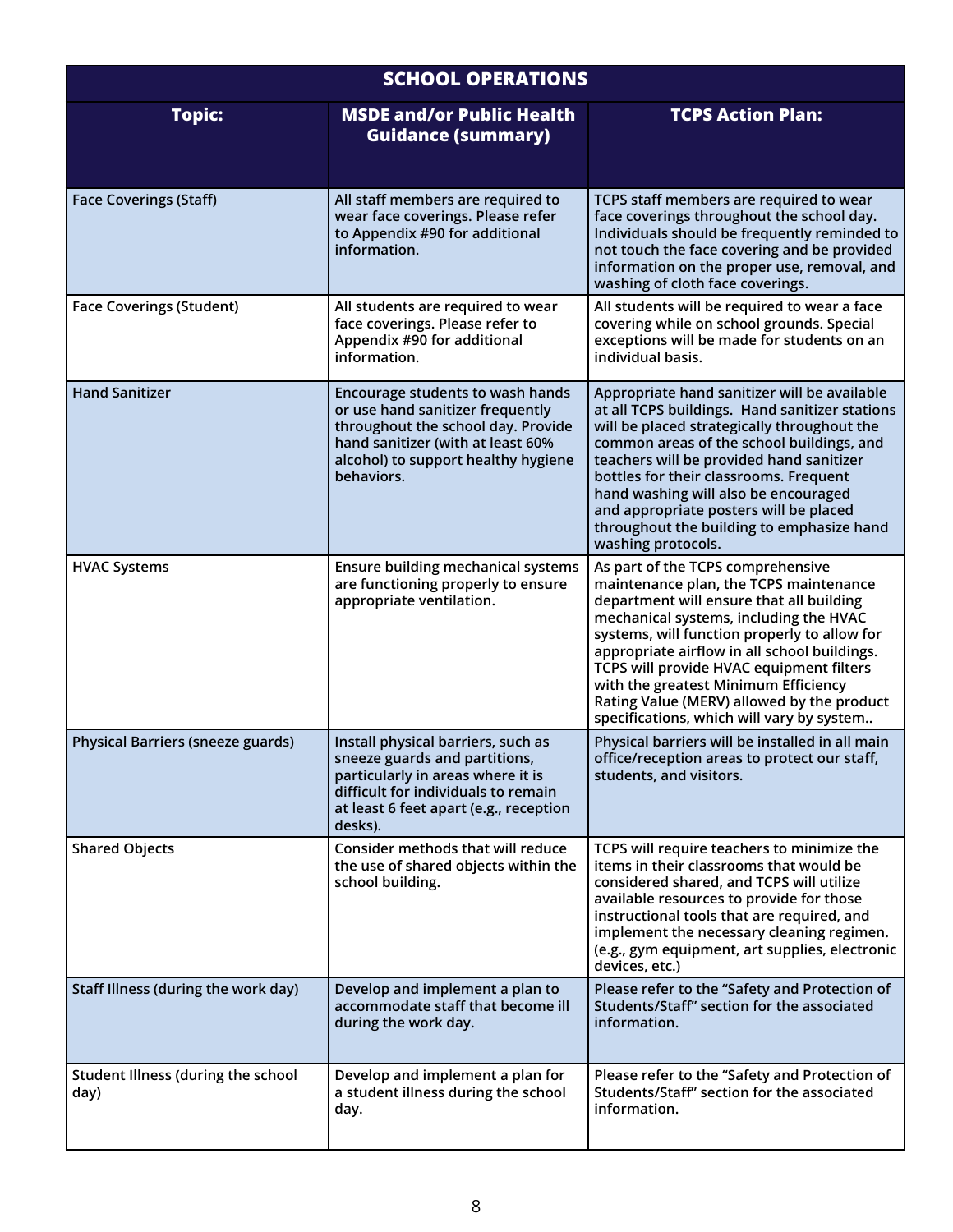| <b>SCHOOL OPERATIONS</b>                            |                                                                                                                                                                |                                                                                                                                                                                                                                                                                                                                                                                                                                                                                                                                   |  |
|-----------------------------------------------------|----------------------------------------------------------------------------------------------------------------------------------------------------------------|-----------------------------------------------------------------------------------------------------------------------------------------------------------------------------------------------------------------------------------------------------------------------------------------------------------------------------------------------------------------------------------------------------------------------------------------------------------------------------------------------------------------------------------|--|
| <b>Topic:</b>                                       | <b>Maryland State Public</b><br><b>Health Guidance</b>                                                                                                         | <b>TCPS Action Plan:</b>                                                                                                                                                                                                                                                                                                                                                                                                                                                                                                          |  |
| <b>Student Transitions &amp; Physical</b><br>Guides | Develop and implement a plan that<br>will minimize interactions during<br>student transition times.                                                            | <b>TCPS will require School Administrations to</b><br>develop a plan that considers only allowing<br>one-way traffic through certain portions<br>of their buildings. In addition, the use of<br>floor markings that designate walk areas<br>that encourage social distancing will also<br>be implemented (appx. pp. 47). A formal<br>evaluation has been completed for each<br>school and an individual plan has been<br>developed that addresses the specific safety<br>needs, relating to transitioning within the<br>building. |  |
| <b>Symptom Screening (Staff)</b>                    | Staff should be screened for<br>temperature prior to active duty.                                                                                              | Immediately upon entering the building<br>and before reporting to designated work<br>assignment, all staff will be screened for<br>temperature.                                                                                                                                                                                                                                                                                                                                                                                   |  |
| <b>Symptom Screening (Student)</b>                  | Student health screenings should be<br>considered by each jurisdiction.                                                                                        | TCPS is currently considering a process that<br>will require students to be temperature<br>checked prior to entering the school<br>building. Due to a number of complicating<br>factors surrounding student safety, this<br>process will be implemented after further<br>consultation with the Talbot County Health<br>Department.                                                                                                                                                                                                |  |
| <b>Water Fountains</b>                              | <b>Encourage staff and students</b><br>to bring their own water bottles<br>to avoid use of common area<br>fountains, and disinfect the<br>fountains regularly. | TCPS will be capping the bubbler on each of<br>our common area water fountain stations<br>and installing a bottle filler function in an<br>effort to prevent the spread of infection.<br>All water sources for consumption within<br>our school buildings will be flushed<br>appropriately prior to school occupation.                                                                                                                                                                                                            |  |
| <b>Windows/Doors</b>                                | Consider allowing windows and<br>doors open to allow greater airflow,<br>so long as doing so does not pose a<br>safety risk.                                   | TCPS plans to allow teachers to open the<br>windows in their classrooms if the weather<br>permits. Exterior doors cannot be opened<br>without creating a safety risk for the building<br>occupants.                                                                                                                                                                                                                                                                                                                               |  |

### **TCPS COVID-19 REQUIREMENTS FOR OPENING SCHOOLS - ACTION PLAN SAFETY AND PROTECTION OF STUDENTS/STAFF**

PREPARING FOR AND ACTION WHEN STAFF, STUDENTS OR FAMILY MEMBERS BECOME ILL

The following protocols are meant to adhere to and align with the requirements and recommendations associated with the Maryland State Department of Education's Maryland Recovery Plan, the CDC, and The Talbot County Health Department. The following action plans are designed to secure the safety and protection of students and staff in the educational setting who may have come in contact with someone confirmed to have Covid-19, may be exhibiting symptoms of Covid-19, or have tested positive for Covid-19 (\*Special note: All TCPS nurses are employees of the Talbot County Health Department (TCHD).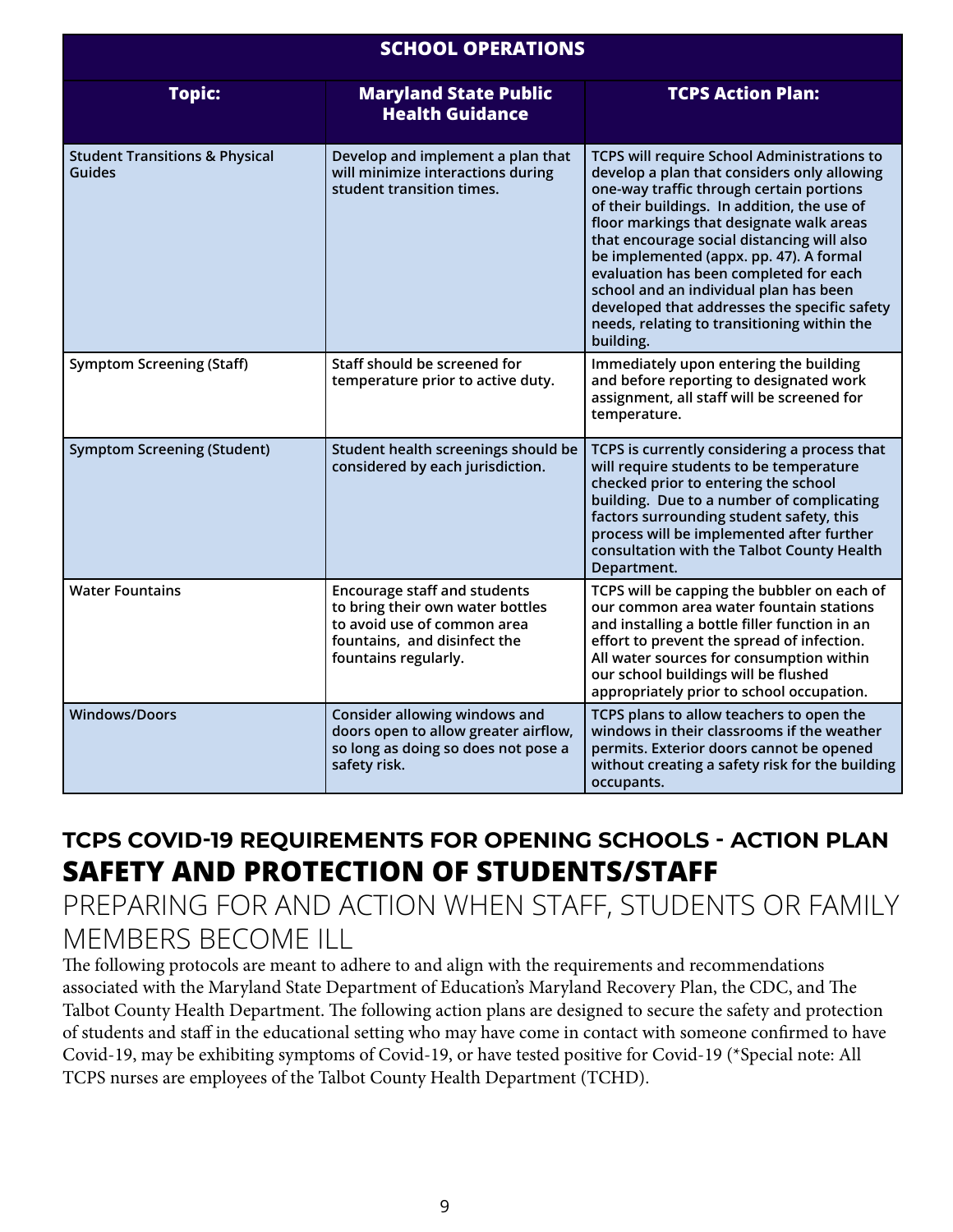| <b>SAFETY AND PROTECTION OF STUDENTS/STAFF</b><br>PREPARING FOR AND ACTION WHEN STAFF, STUDENTS OR FAMILY MEMBERS BECOME ILL |                                                                                                                                                                                                                            |                                                                                                                                                                                                                                                                                                                                                                                                                                                                                                                                                                                                                                                                                                                                                                                                                                                                                                                                                                                                                                                                                                                                                                                                                                                                                                                                                                                                                                                                                                                                                      |  |
|------------------------------------------------------------------------------------------------------------------------------|----------------------------------------------------------------------------------------------------------------------------------------------------------------------------------------------------------------------------|------------------------------------------------------------------------------------------------------------------------------------------------------------------------------------------------------------------------------------------------------------------------------------------------------------------------------------------------------------------------------------------------------------------------------------------------------------------------------------------------------------------------------------------------------------------------------------------------------------------------------------------------------------------------------------------------------------------------------------------------------------------------------------------------------------------------------------------------------------------------------------------------------------------------------------------------------------------------------------------------------------------------------------------------------------------------------------------------------------------------------------------------------------------------------------------------------------------------------------------------------------------------------------------------------------------------------------------------------------------------------------------------------------------------------------------------------------------------------------------------------------------------------------------------------|--|
| <b>Topic:</b>                                                                                                                | <b>Maryland State Public</b><br><b>Health Guidance</b>                                                                                                                                                                     | <b>Talbot County Health Department/Talbot</b><br><b>County Public Schools Action Plan</b>                                                                                                                                                                                                                                                                                                                                                                                                                                                                                                                                                                                                                                                                                                                                                                                                                                                                                                                                                                                                                                                                                                                                                                                                                                                                                                                                                                                                                                                            |  |
| <b>Students or Staff present</b><br>without symptoms but<br>were in contact with person<br>diagnosed with Covid-19.          | Remain home 14 days from<br>point of contact before<br>returning to work/school<br>unless testing positive for<br>Covid-19. Appendix #89                                                                                   | School Based Staff - If already home, remain there and<br>report results to appropraite administrator immediately<br>•If at work, report situation to appropraite administrator<br>and return home immediately · Participate in distance<br>learning or working from home if applicable. Talbot County<br>Education Center Staff . If already home, remain there (contact<br>supervisor). If at work, return home immediately. IHuman<br>Resources will notify Talbot County Health Department<br>and follow their procedures. All staff participate in distance<br>learnng or working from home if applicable. Student . If<br>already at home, remain there (parent contacts school) . In<br>school: If appropriate wear face mask .Move student to<br>predesignated area in nurses's office or other designated<br>area. Remain 6' apart. .Call parent to pick up immediately<br>•Staff not to transport student home. Participate in<br>distance learning while home. . When exposure to a positive<br>case occurs, the appropriate supervisor/administrator<br>is responsible for contacting the Health Department<br>immediately. The Health Department is then responsible<br>for proceeding with the necessary Contact Tracing. Any<br>student or staff member who is determined to have been<br>a close contact of the positive case will be notified as soon<br>as reasonably possible. . Please reference the Talbot County<br>Health Deaprtment for additional information: https://health.<br>maryland.gov/talbotcounty/Pages/home.aspx |  |
| Student or Staff report that<br>they have tested positive for<br>Covid-19 less than 10 days<br>ago                           | The person should stay<br>home at least 10 days<br>since the symptoms first<br>appeared AND until no fever<br>is present for at least 24<br>hours without medication<br>AND improvement of other<br>symptoms. Appendix #90 | School Based Staff - If already home, remain there and report<br>results to appropraite administrator immediately . If at work,<br>report result to appropraite administrator and return home<br>immediately • Participate in distance learning or working from<br>home if applicable. TCEC Staff - If already home, remain there<br>(contact Supervisor) • If at work, return home immediately and<br>contact supervisor · All staff participate in distance learnng<br>or working from home if applicable. Student - If already<br>at home, remain there ·Parent(s) should contact school<br>immediately upon receviing test results .Move student to<br>predisignated area in nurses's office or other designated area.<br>Remain 6' apart. . Call parent to pick up immediately . Staff<br>is not to transport student home. . Participate in distance<br>learning while home. Please see Guidance on Interpreting<br>Covid-19 test results (appx. pp. 53) • When a positive<br>case occurs, the appropriate supervisor/administrator<br>is responsible for contacting the Health Department<br>immediately. The Health Department will then proceed with<br>the necessary Contact Tracing. Any student or staff member<br>who is determined to have been a close contact of the positive<br>case will be notified as soon as reasonably possible. . Please<br>reference the Talbot County Health Department for additional<br>information: https://health.maryland.gov/talbotcounty/Pages/<br>home.aspx                                         |  |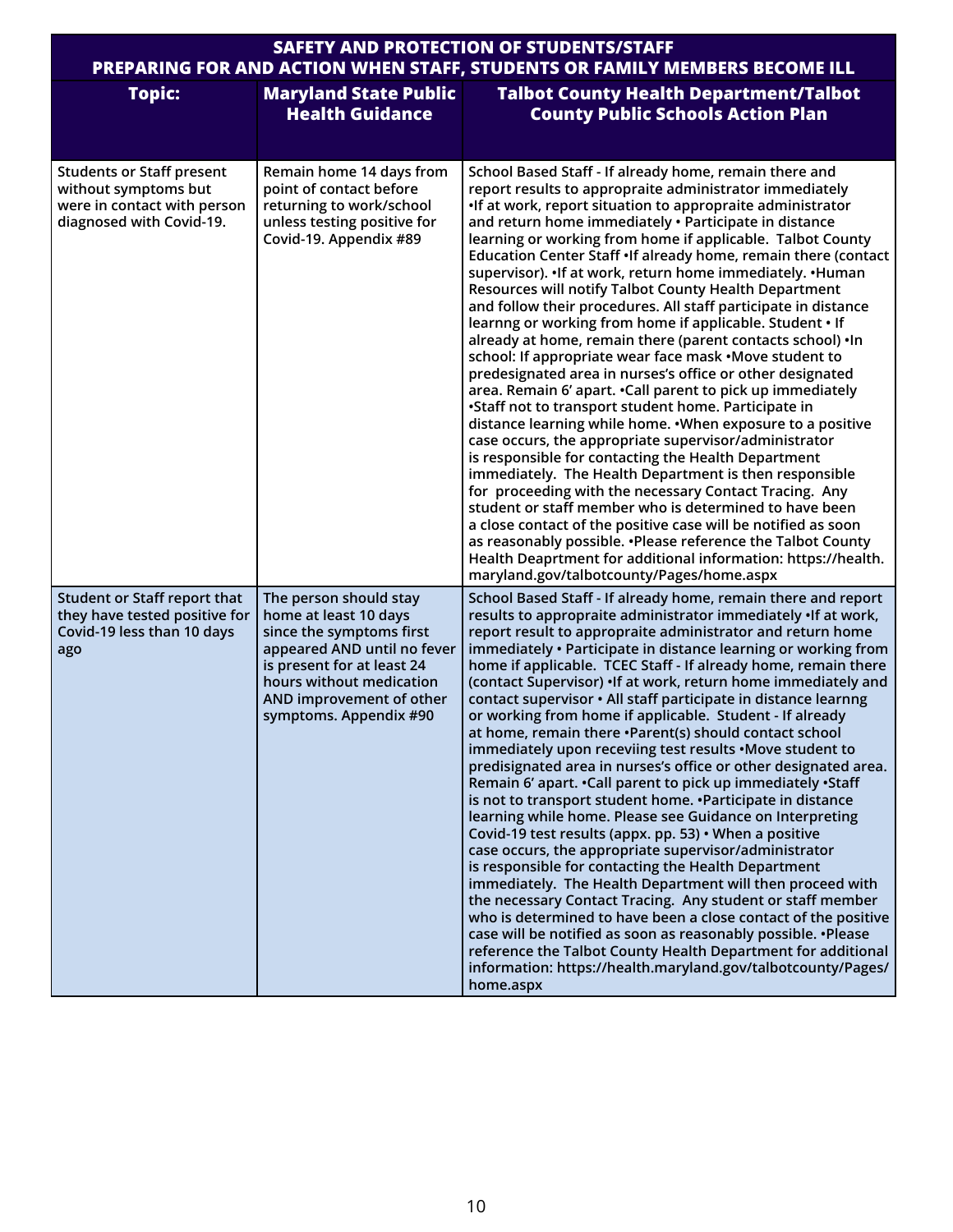#### **SAFETY AND PROTECTION OF STUDENTS/STAFF PREPARING FOR AND ACTION WHEN STAFF, STUDENTS OR FAMILY MEMBERS BECOME ILL**

| <b>Topic:</b>                                                                                                                                                                                                   | <b>Maryland State Public</b><br><b>Health Guidance</b>                                                                                                                                                                                                                                                                                                                                                                                                                                                                                                         |           | <b>Talbot County Health Department/Talbot</b><br><b>County Public Schools Action Plan</b>                                                                                                                                                                                                                                                                                                                                                                                                                                                                                                                                                                                                                                                                                                                                                                                                                                                                                                                                                                                                                                                                                                                                                                                                                                                                                                                                                                                                                                                                                                                                                                                                                                                                                                                                                                                                                                                                                                                                                                                                                       |
|-----------------------------------------------------------------------------------------------------------------------------------------------------------------------------------------------------------------|----------------------------------------------------------------------------------------------------------------------------------------------------------------------------------------------------------------------------------------------------------------------------------------------------------------------------------------------------------------------------------------------------------------------------------------------------------------------------------------------------------------------------------------------------------------|-----------|-----------------------------------------------------------------------------------------------------------------------------------------------------------------------------------------------------------------------------------------------------------------------------------------------------------------------------------------------------------------------------------------------------------------------------------------------------------------------------------------------------------------------------------------------------------------------------------------------------------------------------------------------------------------------------------------------------------------------------------------------------------------------------------------------------------------------------------------------------------------------------------------------------------------------------------------------------------------------------------------------------------------------------------------------------------------------------------------------------------------------------------------------------------------------------------------------------------------------------------------------------------------------------------------------------------------------------------------------------------------------------------------------------------------------------------------------------------------------------------------------------------------------------------------------------------------------------------------------------------------------------------------------------------------------------------------------------------------------------------------------------------------------------------------------------------------------------------------------------------------------------------------------------------------------------------------------------------------------------------------------------------------------------------------------------------------------------------------------------------------|
| Staff or Student exhibits the<br>symptoms of COVID-19:                                                                                                                                                          | If staff or student is<br>not tested but has had<br>symptoms, they can return<br>to work/school under the<br>following conditions: • at<br>least 3 days (72 hrs) have<br>passed since no fever<br>without the use of fever<br>reducing medication and:<br>improvement in symptoms<br>and: at least 10 days have<br>passed since symptoms<br>began. • If student or staff<br>has negative Covid-19 test<br>they may return to work/<br>school once there is no<br>fever without the use of<br>fever reducing medications<br>and have felt well for 24<br>hours. |           | Symptoms of COVID-19 or like illness include the following<br>criteria: new onset of shortness of breath; OR at least two<br>of the following: fever of 100.4 or higher, chills, muscle pain,<br>sore throat, headache, loss of sense of taste or smell, and<br>gastrointestinal symptoms (nausea, vomiting, or diarrhea)<br>School Based Staff . If already home, remain there (contact<br>appropriate administrator). If at school, apply mask (if<br>not already wearing one), report illness to appropriate<br>administrator, and go home immediately and seek medical<br>care. (Do not report to nurse's office. Can call for advice.)<br>•If not well enough, isolate until able to get home or to<br>medical assistance . The appropriate administrator will notify<br>the school nurse for possible peliminary contact tracing. •<br>Close off and ventilate area used by sick staff member, wait<br>24 hours then clean and disinfect. • All staff participate in<br>distance learning or working from home if applicable. TCEC<br>Staff . If already home, remain there (contact appropriate<br>supervisor). If at work, apply mask (if not already wearing<br>one), report illness to appropraite supervisor, and go home<br>immediately. . If not well enough, isolate in designated area<br>until able to get home or receive medical assistance. . Close<br>off and ventilate area used by sick staff memeber, wait<br>24 hours then clean and disinfect. • All staff participate in<br>distance learning or working from home if applicable. Student<br>• If already at home, remain there (parent contacts school).<br>. Isolate student in predetermined area with supervision<br>while remaining 6' away. • Arrange transpration home (not<br>TCPS vehicle) • Close off and venilate area used by student.<br>Wait 24 hours to clean and disinfect, if applicable •Participate<br>in distance learning while home. TCHD will advise on the<br>need for testing based on the specific situation. If student<br>tests positive then refer to the positive test section for more<br>information. |
| <b>Staff's children (families)</b><br>become sick with COVID-19<br>symptoms, test positive<br>for COVID-19 or have been<br>exposed to someone with<br>COVID-19 symptoms or a<br>confirmed or suspected<br>case. | Advise not to come to<br>school and immediately<br>contact Human Resources.                                                                                                                                                                                                                                                                                                                                                                                                                                                                                    | possible. | HR will notify contact person at the TCHD and follow their<br>procedures. When a positive case occurs, the Health<br>Department is then responsible for and proceeding with the<br>necessary Contact Tracing. Any student or staff member who<br>is determined to have been a close contact of the positive<br>case will be notified immediately, or as soon as reasonably                                                                                                                                                                                                                                                                                                                                                                                                                                                                                                                                                                                                                                                                                                                                                                                                                                                                                                                                                                                                                                                                                                                                                                                                                                                                                                                                                                                                                                                                                                                                                                                                                                                                                                                                      |
| <b>Staff or students hesitant</b><br>to report for work/school<br>due to underlying health<br>conditions.                                                                                                       |                                                                                                                                                                                                                                                                                                                                                                                                                                                                                                                                                                |           | Each case will be considered on an individual basis. Staff will<br>contact the HR Department. Students will be referred to the<br><b>Student Services Department.</b><br>the accordance with Ctate and Lecal Laws and Desulations, school administration will potify the appropriate bookh                                                                                                                                                                                                                                                                                                                                                                                                                                                                                                                                                                                                                                                                                                                                                                                                                                                                                                                                                                                                                                                                                                                                                                                                                                                                                                                                                                                                                                                                                                                                                                                                                                                                                                                                                                                                                      |

**\*In accordance with State and Local Laws and Regulations, school administration will notify the appropriate health officals, staff, and families immediately of any case of Covid-19 while maintaining confidentiality in accordance with the American Disablility Act (ADA). TCPS will follow the instructions from the local health department for all matters regarding quarantine, exclusion, and return to school for persons with a positive test for COVID-19 and those who had close contact with the COVID-19 like illness.**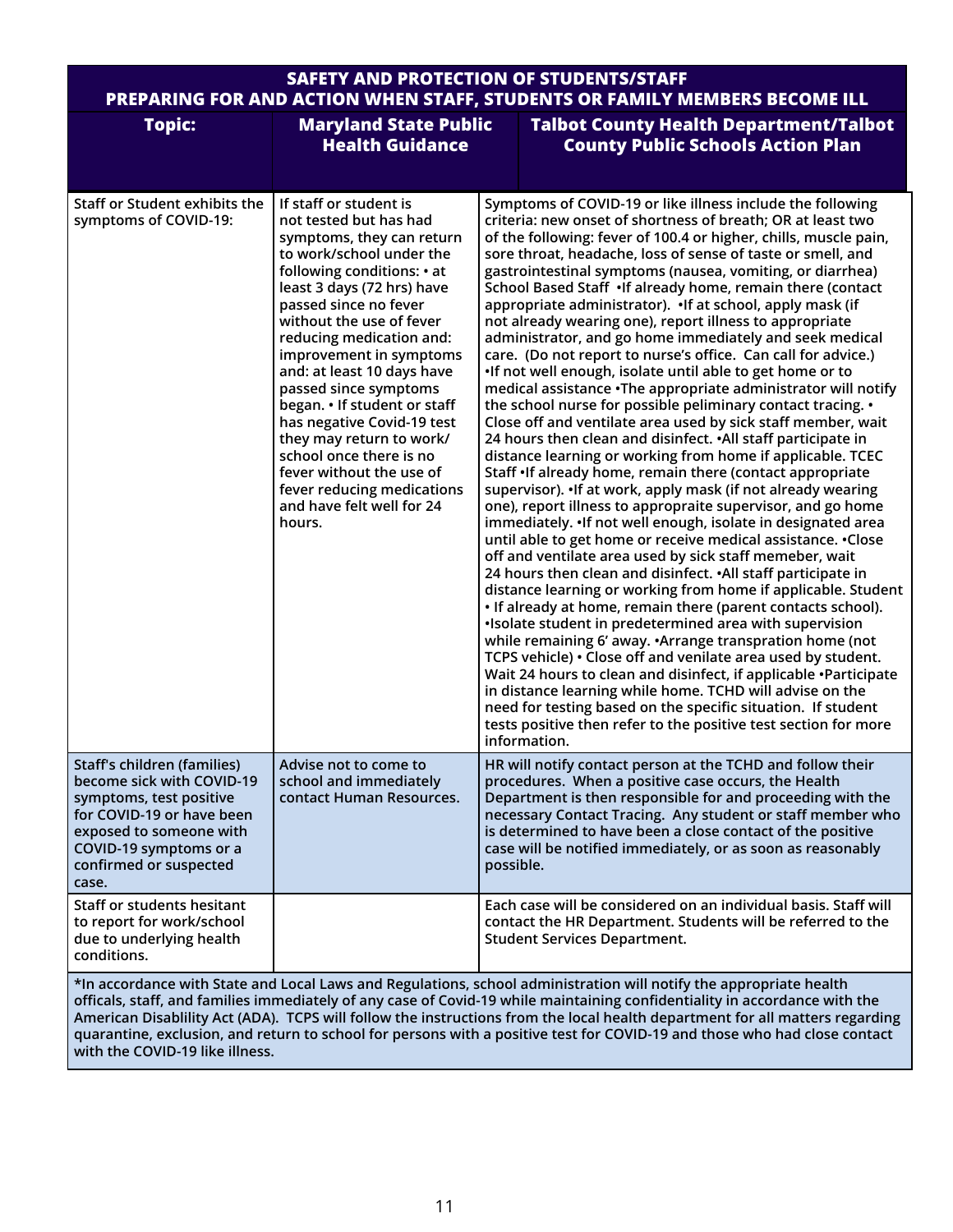# **TCPS COVID-19 REQUIREMENTS FOR OPENING SCHOOLS - ACTION PLAN SAFETY AND PROTECTION OF STUDENTS/STAFF**

MAINTAINING A HEALTHY ENVIRONMENT

| SAFETY AND PROTECTION OF STUDENTS AND STAFF- MAINTAINING A HEALTHY ENVIRONMENT                                           |                                                                                                                                                                                                                                                                                                                                                                                                                                                                                                                                                                                                                                                                                                                     |                                                                                                                                                                                                                                                                                                                                                               |  |
|--------------------------------------------------------------------------------------------------------------------------|---------------------------------------------------------------------------------------------------------------------------------------------------------------------------------------------------------------------------------------------------------------------------------------------------------------------------------------------------------------------------------------------------------------------------------------------------------------------------------------------------------------------------------------------------------------------------------------------------------------------------------------------------------------------------------------------------------------------|---------------------------------------------------------------------------------------------------------------------------------------------------------------------------------------------------------------------------------------------------------------------------------------------------------------------------------------------------------------|--|
| <b>Topic:</b>                                                                                                            | <b>MSDE and/or Public Health Guidance</b><br>(summary):                                                                                                                                                                                                                                                                                                                                                                                                                                                                                                                                                                                                                                                             | <b>TCPS Action Plan:</b>                                                                                                                                                                                                                                                                                                                                      |  |
| <b>Social Distancing</b>                                                                                                 | Ensure sufficient social distancing with at<br>least 6' between people at all times in school<br>buildings and on school buses/vans. Limit<br>number of people in any given room or vehicle<br>to no more than 50% capacity.                                                                                                                                                                                                                                                                                                                                                                                                                                                                                        | .Mark waiting area, classrooms, rest<br>rooms, etc. To keep people 6' apart. . Limit<br>visitors to building .Monitor and restrict<br>to only necessary movement of students. •<br>Frequently remind students to stay 6' apart.                                                                                                                               |  |
| Reduce the spread of<br>the Covid-19 virus by<br>the contamination of<br>the persons eyes, nose<br>and mouth.            | Wearing a face cover is required to prevent<br>the spread of Covid-19. It is especially<br>important when a 6' distance between people<br>can't be maintained. Droplets from a persons<br>cough, sneeze, or breathing can travel through<br>the air. Wear a face mask and don't touch<br>your face. When removing a mask, pull it<br>away from the face by grasping the ear loops<br>and fold the outside corners together. Do not<br>touch the surface of the mask. If the mask<br>is cloth, wash it in the washing machine with<br>other clothing using regular detergent on<br>warmest appropriate setting. Masks may also<br>be soaked in a bleach solution of 4 teaspoons<br>per quart of water for 5 minutes. | •Check temps of all staff entering the<br>building. • All staff are required to wear a<br>face covering. . All students are required to<br>wear a face covering (with special exceptions<br>on an individual basis). . Masks should be<br>used on buses, vans, inside and outside of<br>school building. . TCPS will provide masks to<br>those who need them. |  |
| Reducing the spread<br>of infection through<br>touch.                                                                    | The covid-19 virus can remain on a surface up<br>to 72 hours.                                                                                                                                                                                                                                                                                                                                                                                                                                                                                                                                                                                                                                                       | Limit the use of shared objects, e.g. Physical<br>Education equipment, art supplies, toys and<br>games. Keep children's belongings separate.<br>Don't share electronic devices, toys, books,<br>games or learning aides. Have students use<br>book bags rather than lockers.                                                                                  |  |
| *Safe Schools has videos available for staff that address PPE, cleaning and disinfecting your workplace, managing stress |                                                                                                                                                                                                                                                                                                                                                                                                                                                                                                                                                                                                                                                                                                                     |                                                                                                                                                                                                                                                                                                                                                               |  |

**and anxiety and transition to a remote work force.**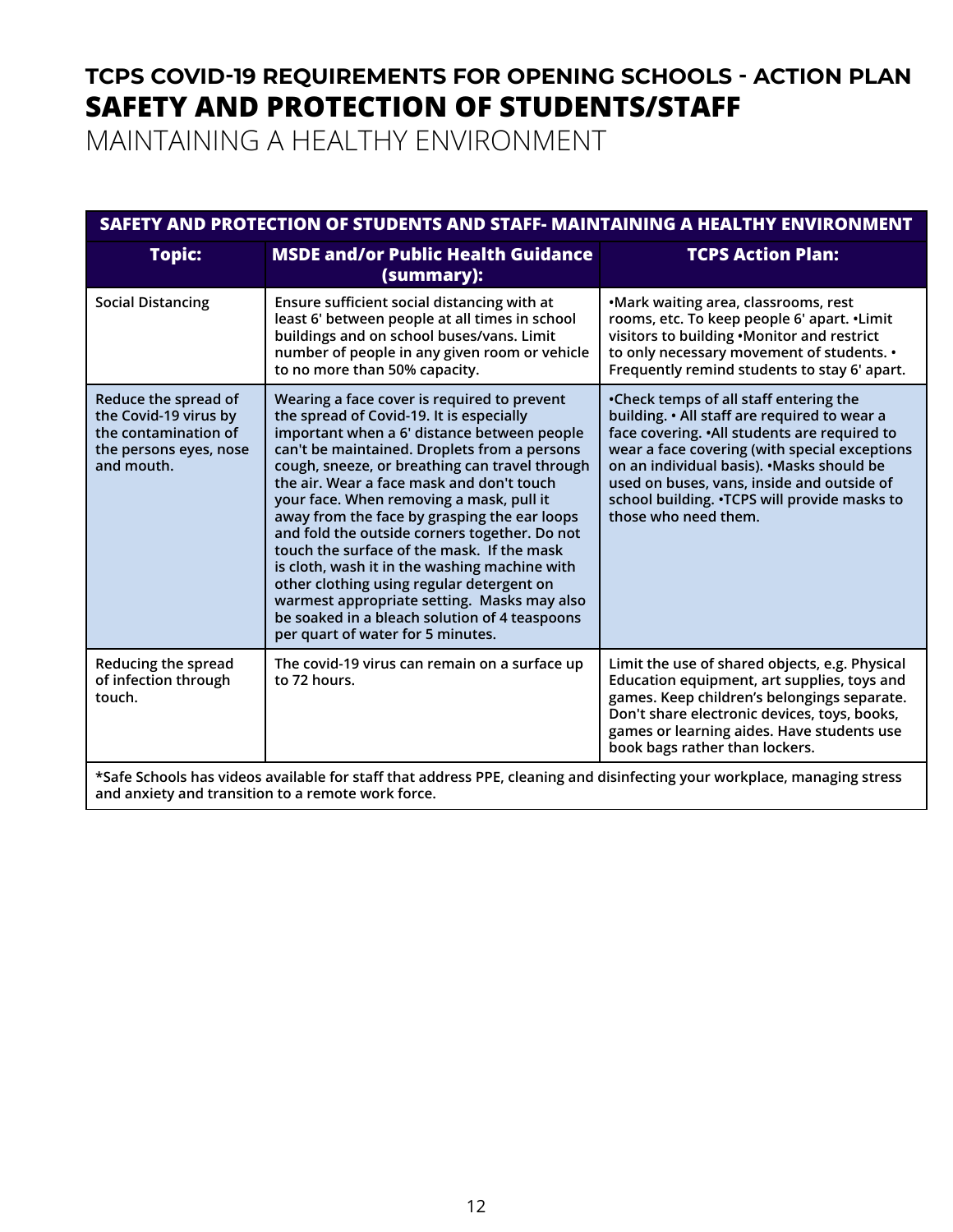# **TCPS COVID-19 REQUIREMENTS FOR OPENING SCHOOLS - ACTION PLAN STUDENT SERVICES**

The following action plans are meant to provide Talbot County Public School families assurance regarding the implementation of response protocols that will ensure the safety and wellbeing of our students and staff during the COVID-19 epidemic. The following safety protocols are meant to adhere to and align with the requirements and recommendations associated with the Maryland State Department of Education's, MARYLAND TOGETHER Recovery Plan, which includes guidance from Centers for Disease Control (CDC), and the Maryland Department of Health:

| <b>STUDENT SERVICES</b>                      |                                                                                                                                                   |                                                                                                                                                                                                                                                                                                                                                                                                                                                                                                                                                                                                                                                                                                                                                                                                                                                                                                                                                                                                                                                                                                                                                                                                                                                                                                                                                                               |
|----------------------------------------------|---------------------------------------------------------------------------------------------------------------------------------------------------|-------------------------------------------------------------------------------------------------------------------------------------------------------------------------------------------------------------------------------------------------------------------------------------------------------------------------------------------------------------------------------------------------------------------------------------------------------------------------------------------------------------------------------------------------------------------------------------------------------------------------------------------------------------------------------------------------------------------------------------------------------------------------------------------------------------------------------------------------------------------------------------------------------------------------------------------------------------------------------------------------------------------------------------------------------------------------------------------------------------------------------------------------------------------------------------------------------------------------------------------------------------------------------------------------------------------------------------------------------------------------------|
| <b>Topic:</b>                                | <b>MSDE and/or Public Health</b><br><b>Guidance (summary):</b>                                                                                    | <b>TCPS Action Plan:</b>                                                                                                                                                                                                                                                                                                                                                                                                                                                                                                                                                                                                                                                                                                                                                                                                                                                                                                                                                                                                                                                                                                                                                                                                                                                                                                                                                      |
| <b>Academic and School</b><br><b>Success</b> | • Assist with student scheduling •<br>Monitor Student attendance and<br>intervene as needed • Provide<br>audience for post secondary<br>planning. | . School Counselors will provide whole and small group<br>sessions to address the adjusted learning environments,<br>tips for success in those environments, and skill<br>development for learning in those adjusted environments.<br>• School counselors will register/enroll and transfer<br>students as needed. • School counselors, Pupil Personnel<br>Workers, and Social Workers will provide individual<br>case management for students and monitor academic<br>success/needs and progress toward graduation. • High<br>School Counselors will assist students with various<br>processes that include, but are not limited to: college<br>search, scholarship applications, college applications,<br>post-secondary planning, career exploration, and dual<br>enrollment. • Dropout Prevention & Re-engagement<br>Specialists will provide case management of progress<br>toward graduation for targeted population of students.<br>School Counselors will facilitate Multi Level Intervention<br>Plan meetings to address academic concerns for students<br>through a process that involves tiered interventions. •<br>Student Services staff will provide wrap around services<br>to students to assist with the return to school, and<br>the development of coping/resiliency skills needed to<br>successfully respond to circumstances resulting from<br>COVID 19. |
| Attendance                                   | Recording and monitoring student<br>attendance, and intervening with<br>student attendance Issues.                                                | Attendance Guidelines: All students are expected to<br>attend school five days a week and to attend all classes<br>in which they are enrolled during both virtual and hybrid<br>learning periods. Teachers will record daily attendance in<br>PowerSchool for all students.<br>During periods of virtual learning, students will be counted<br>as present if they regularly engage in communication with a<br>teacher and/or other school staff (school counselor school<br>social worker, school administrator, school secretary, or<br>student services worker). Engagement must be met at least<br>once every calendar week, and may include things such as:<br>Participation in synchronous learning<br>Electronic submission of assignment(s)<br>$\bullet$<br>Exchange of emails, telephone calls, or written<br>$\bullet$<br>correspondence with school staff (as listed above)<br>Record of student access to the learning management<br>$\bullet$<br>system (FROG)<br>Home visit by school staff (as listed above)<br>$\bullet$                                                                                                                                                                                                                                                                                                                                       |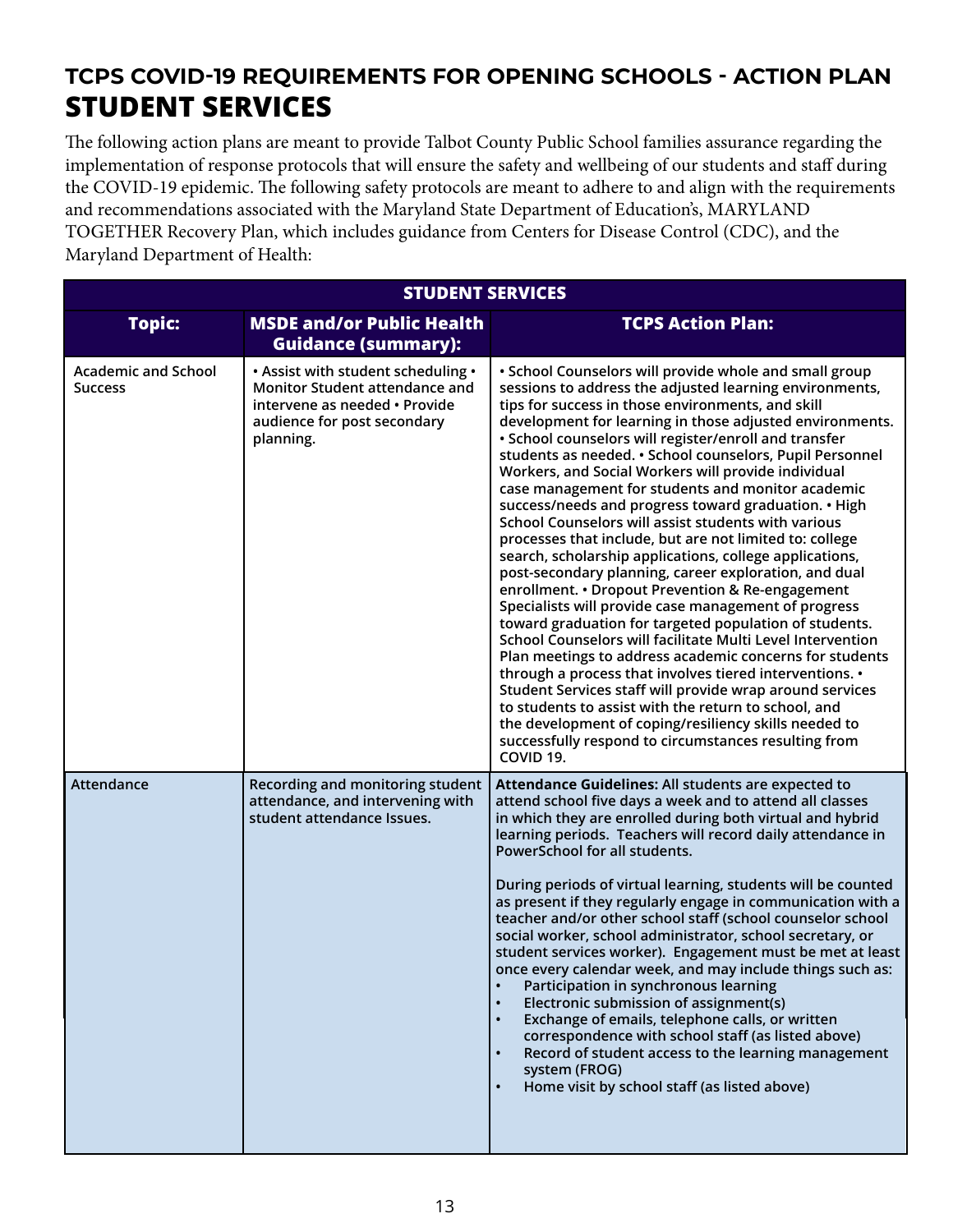| <b>STUDENT SERVICES</b> |                                                                                                                                                                                                                                                                                                                                                                                                                                                                                                                                           |                                                                                                                                                                                                                                                                                                                                                                                                                                                                                                                                                                                                                                                                                                                                                                                                                                                                                                                                                                                                                                                                                                                                                                                                        |  |
|-------------------------|-------------------------------------------------------------------------------------------------------------------------------------------------------------------------------------------------------------------------------------------------------------------------------------------------------------------------------------------------------------------------------------------------------------------------------------------------------------------------------------------------------------------------------------------|--------------------------------------------------------------------------------------------------------------------------------------------------------------------------------------------------------------------------------------------------------------------------------------------------------------------------------------------------------------------------------------------------------------------------------------------------------------------------------------------------------------------------------------------------------------------------------------------------------------------------------------------------------------------------------------------------------------------------------------------------------------------------------------------------------------------------------------------------------------------------------------------------------------------------------------------------------------------------------------------------------------------------------------------------------------------------------------------------------------------------------------------------------------------------------------------------------|--|
| <b>Topic:</b>           | <b>MSDE and/or Public Health</b><br><b>Guidance (summary):</b>                                                                                                                                                                                                                                                                                                                                                                                                                                                                            | <b>TCPS Action Plan:</b>                                                                                                                                                                                                                                                                                                                                                                                                                                                                                                                                                                                                                                                                                                                                                                                                                                                                                                                                                                                                                                                                                                                                                                               |  |
| Attendance              | Recording and monitoring student<br>attendance, and intervening with<br>student attendance Issues.                                                                                                                                                                                                                                                                                                                                                                                                                                        | During periods of learning in a hybrid model, students<br>will be counted as present when physically attending as<br>scheduled, and counted as present if meeting indicators<br>of engagement (as listed above) during the virtual portion<br>of the hybrid setting. Students who do not meet the<br>indicators for engagement during the virtual learning<br>periods, or who do not physically attend as scheduled in<br>the hybrid setting will be marked absent.<br>Intervention for Attendance Issues: Students with<br>attendance issues will be monitored by school staff in a<br>progressive manner. Teachers will be the first to initiate<br>intervention, followed by continuum of specialized<br>interventions from the school counselor, school social<br>worker, school administrator, and student services worker.<br>The specialized interventions will be developed and<br>monitored through a team approach using the Multi-Level<br>Intervention Process (MLIP) and may address any obstacles<br>to engagement and/or learning using a data focused<br>approach.                                                                                                                     |  |
| <b>Family Supports</b>  | Support families as needed in a<br>variety of ways.                                                                                                                                                                                                                                                                                                                                                                                                                                                                                       | Pupil Personnel Workers and School Social Workers will<br>work with families to address the needs of the whole<br>family and access necessary services as needed. • Pupil<br>Personnel Workers and School Social Workers will conduct<br>limited home visits as necessary to meet the needs of<br>students and families. • They will Strategically address the<br>needs specific to our special populations that include, but<br>are not limited to: McKinney-Vento, Foster Care, Informal<br>Kinship, and Home/Hospital Instruction.                                                                                                                                                                                                                                                                                                                                                                                                                                                                                                                                                                                                                                                                  |  |
| <b>Mental Health</b>    | · School counselors will provide<br>age appropriate classroom<br>guidance lessons to address<br>various student needs · Build<br>student skills for coping and<br>resiliency · Provide whole group,<br>small group and individual<br>counseling as necessary. • Refer<br>students to community agency<br>resources as needed. • Work with<br>administrators to plan for sudden<br>school closures. • Collaborate<br>and consult with staff to meet<br>student needs. • Assist staff in<br>accessing resources to meet their<br>own needs. | • School Counselors will facilitate Multi Level Intervention<br>Plan meetings to address any student concern, develop<br>appropriate interventions, and make referrals to outside<br>agencies as needed. • Mental Health Coordinator will<br>facilitate referrals to community agencies for care, and<br>assist parents with management of insurance coverage.<br>• Mental Health Coordinator will assist student services<br>staff with assessment for threat or suicide. • School<br>counselors, Pupil Personnel Workers and School Social<br>Workers will consult with staff and administrators to<br>assess the individual needs of students and access the<br>resources to meet those needs. • School Counselors will<br>provide whole and small group sessions as needed to<br>address student issues that include, but are not limited<br>too: mindfulness, trauma, coping skills, and resiliency.<br><b>School Counselors will coordinate Social/Emotional</b><br>Learning (SEL) lessons with classroom teachers using<br>the Second Step program. . Pupil Personnel Workers and<br>Social Workers will monitor students as they return to<br>school and provide follow up to parent concerns. |  |
| <b>Transitions</b>      | Hold virtual meetings for<br>transitions . Share transitioning<br>materials · Collaborate among<br>schools for transitioning •<br><b>Conduct student sessions</b><br>to assist with preparing for<br>transitions . Prepare to offer<br>building tours and meetings<br>when safe to do so.                                                                                                                                                                                                                                                 | • School Counselors and Pupil Personnel Workers will<br>hold virtual transition meetings among staff to assist<br>with students moving to new schools (rising 6th and 9th<br>graders). The purpose of the meetings will be to facilitate<br>the transfer of information necessary for student to meet<br>success in new school. . School Counselors will meet<br>with students (in person or virtually) to facilitate the<br>transition to a new school, answer any questions, address<br>an concerns, and problem solve any issues related to<br>transition. • School Counselors will conduct building tours<br>virtually or in person. . School Counselors will conduct<br>parent information sessions virtually.                                                                                                                                                                                                                                                                                                                                                                                                                                                                                    |  |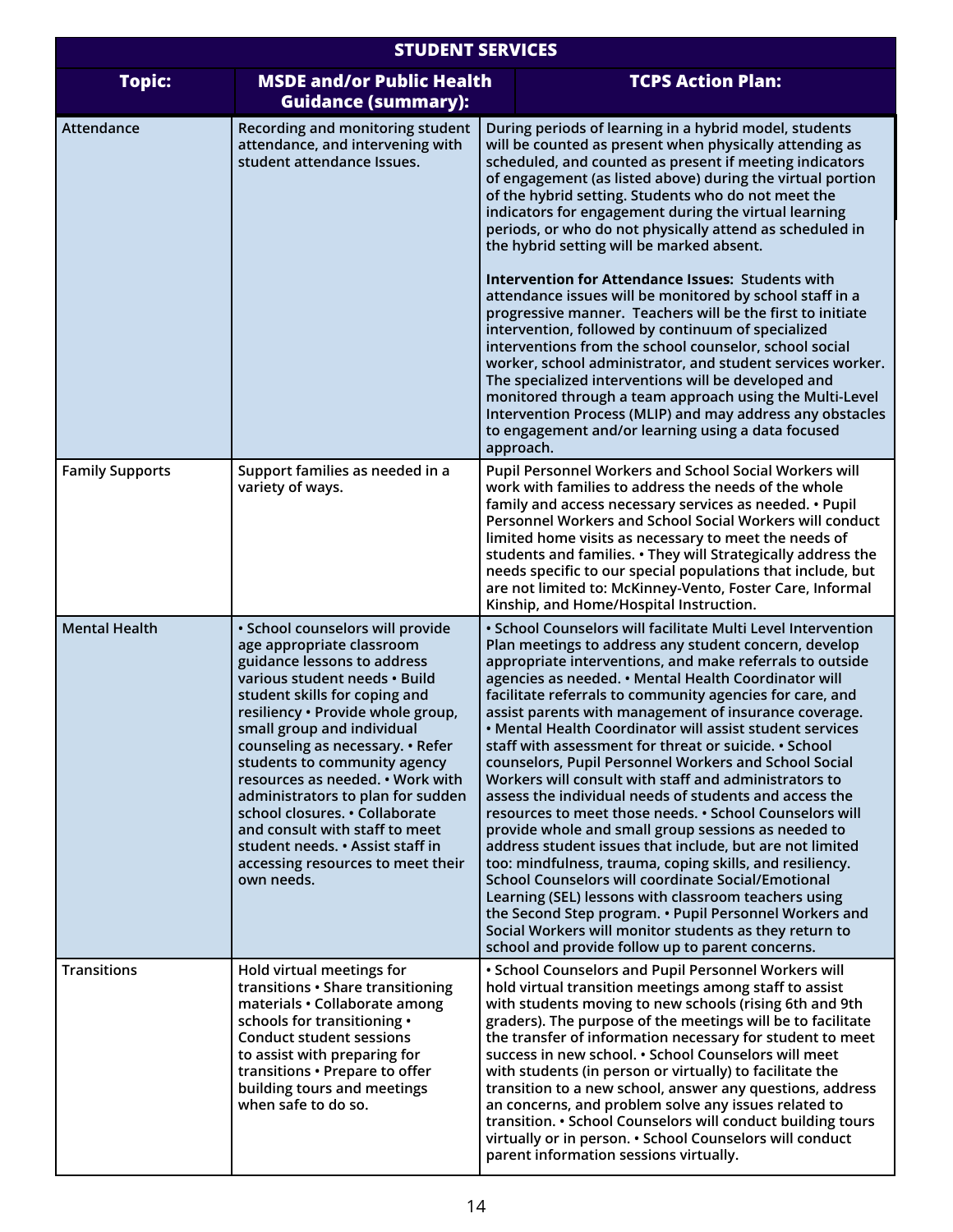# **TCPS COVID-19 REQUIREMENTS FOR OPENING SCHOOLS - ACTION PLAN EXTRACURRICULAR ACTIVITIES**

The following action plans are meant to provide Talbot County Public School families assurance regarding the implementation of extracurricular activity protocols that will ensure the safety and wellbeing of our students and staff during the COVID-19 epidemic. The following action plans are meant to adhere to and align with the requirements and recommendations associated with the Maryland State Department of Education's, MARYLAND TOGETHER Recovery Plan, which includes guidance from Centers for Disease Control (CDC), and the Maryland Department of Health:

| <b>EXTRACURRICULAR ACTIVITIES</b>                    |                                                                                                                                                                                                                              |                                                                                                                                                                                                                                                                                                                                                                                                                                                                                                                                                                                                                                                                                                                                              |  |
|------------------------------------------------------|------------------------------------------------------------------------------------------------------------------------------------------------------------------------------------------------------------------------------|----------------------------------------------------------------------------------------------------------------------------------------------------------------------------------------------------------------------------------------------------------------------------------------------------------------------------------------------------------------------------------------------------------------------------------------------------------------------------------------------------------------------------------------------------------------------------------------------------------------------------------------------------------------------------------------------------------------------------------------------|--|
| <b>TOPIC</b>                                         | <b>MSDE and/or Public Health Guidance</b><br>(summary):                                                                                                                                                                      | <b>TCPS Action Plan</b>                                                                                                                                                                                                                                                                                                                                                                                                                                                                                                                                                                                                                                                                                                                      |  |
| Out of School<br>Time for Clubs and<br>Organizations | Ensure sufficient social distancing with at<br>least 6' between people at all times in school<br>buildings and on school buses/vans. Limit<br>number of people in any given room or vehicle<br>to no more than 50% capacity. | TCPS is still considering the appropriateness<br>of allowing in person after school clubs and<br>organizational meetings. Virtual meetings will<br>be encouraged and in person meetings must<br>follow the "Safety and Protection of Students<br>and Staff" section protocols, specifically the<br>social distancing guidance (pp. 2). Sponsors<br>must consider how all students can participate<br>if attending on A days/B days schedule, since all<br>students will not be on campus at the same time.                                                                                                                                                                                                                                   |  |
| <b>Band</b><br>Performances                          | Ensure sufficient social distancing with at<br>least 6' between people at all times in school<br>buildings and on school buses/vans. Limit<br>number of people in any given room or vehicle<br>to no more than 50% capacity. | TCPS is recommending a virtual performance<br>option until which time social distancing and<br>the wearing of masks is no longer required.<br>When possible, performances will be recorded<br>in advance and allow for at-home viewing/<br>streaming. The following guidelines will pertain<br>to any in-person band performances: reduced<br>performance times, e-tickets and online ticket<br>sales only, staggered check-in times, extended<br>arrival time for audience, publicize safety<br>and protection protocols in advance of the<br>performance, ask audience and band performers<br>to adhere to the precautions, social distance<br>performers across the entire stage, provide<br>appropriate isolation around each performer. |  |
| Choral<br>Performances                               | Ensure sufficient social distancing with at<br>least 6' between people at all times in school<br>buildings and on school buses/vans. Limit<br>number of people in any given room or vehicle<br>to no more than 50% capacity. | TCPS is recommending a virtual performance<br>option until which time social distancing and<br>the wearing of masks is no longer required.<br>When possible, performances will be recorded<br>in advance and allow for at-home viewing/<br>streaming. The following guidelines will pertain<br>to any in-person band performances: reduced<br>performance times, e-tickets and online ticket<br>sales only, staggered check-in times, extended<br>arrival time for audience, publicize safety<br>and protection protocols in advance of the<br>performance, ask audience and band performers<br>to adhere to the precautions, social distance<br>performers across the entire stage, provide<br>appropriate isolation around each performer. |  |
| <b>Theatrical</b><br><b>Performances</b>             | Ensure sufficient social distancing with at<br>least 6' between people at all times in school<br>buildings. Limit number of people in any given<br>room to no more than 50% capacity.                                        | TCPS is recommending that theatrical<br>performances be placed on hold until health<br>concern restrictions have been relaxed by the<br>CDC, the Maryland Department of Health, and<br>the Talbot County Health Department.                                                                                                                                                                                                                                                                                                                                                                                                                                                                                                                  |  |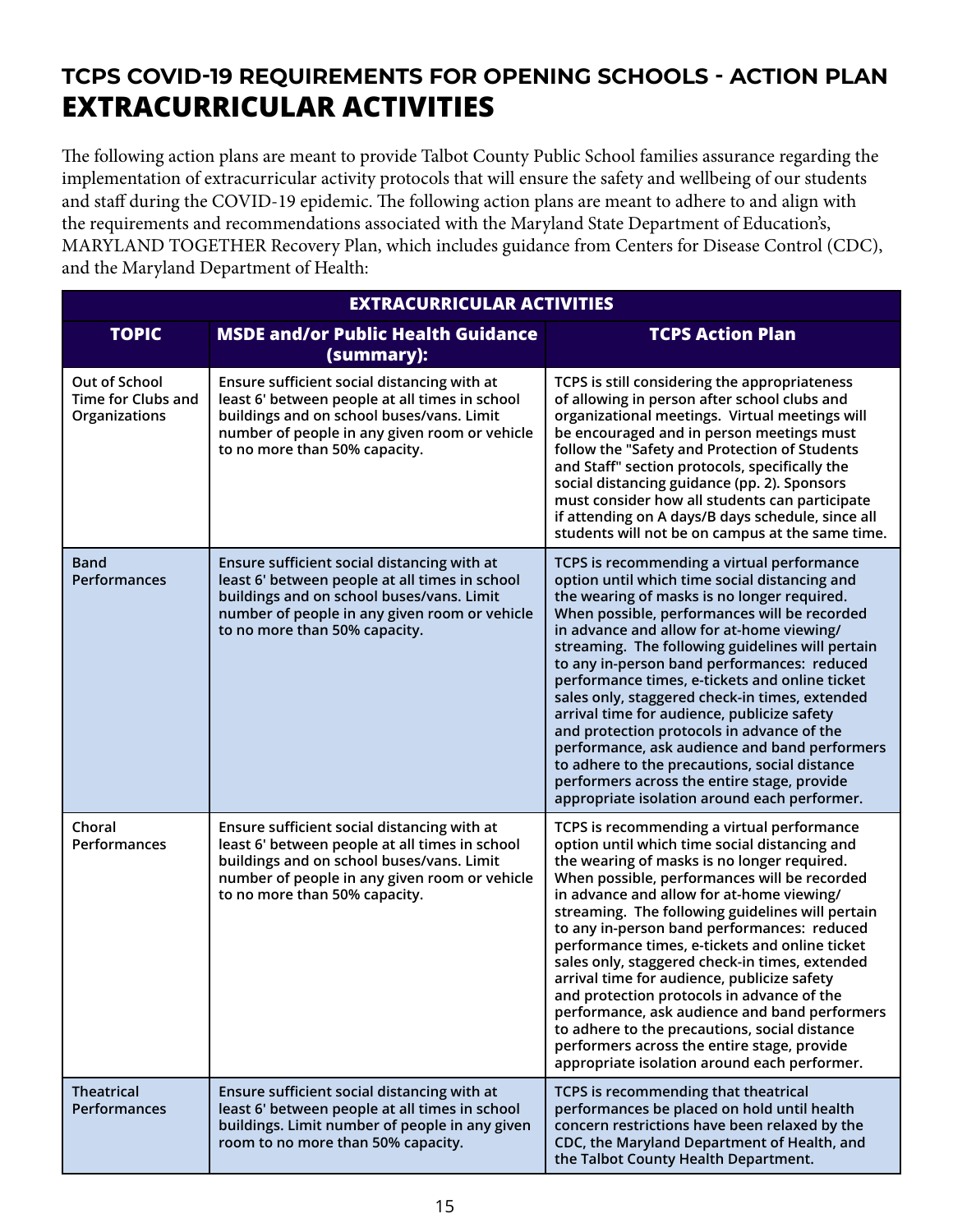# **TCPS COVID-19 REQUIREMENTS FOR OPENING SCHOOLS - ACTION PLAN FOOD SERVICE SAFETY**

The following action plans are meant to provide Talbot County Public School families assurance regarding the implementation of food and nutrition operations, that will ensure the safety and wellbeing of our students and staff during the COVID-19 epidemic. The following safety protocols are meant to adhere to and align with the requirements and recommendations associated with the Maryland State Department of Education's, MARYLAND TOGETHER Recovery Plan, which includes guidance from Centers for Disease Control (CDC), and the Maryland Department of Health:

| <b>FOOD SERVICE SAFETY</b>                    |                                                                                                                                                                                                                                                                                                                                     |                                                                                                                                                                                                                                                                                                                                                                                                                                                                                                                                                                                                                                                                                                                                                                      |  |
|-----------------------------------------------|-------------------------------------------------------------------------------------------------------------------------------------------------------------------------------------------------------------------------------------------------------------------------------------------------------------------------------------|----------------------------------------------------------------------------------------------------------------------------------------------------------------------------------------------------------------------------------------------------------------------------------------------------------------------------------------------------------------------------------------------------------------------------------------------------------------------------------------------------------------------------------------------------------------------------------------------------------------------------------------------------------------------------------------------------------------------------------------------------------------------|--|
| <b>TOPIC</b>                                  | <b>MSDE and/or Public Health</b><br><b>Guidance (summary):</b>                                                                                                                                                                                                                                                                      | <b>TCPS Action Plan</b>                                                                                                                                                                                                                                                                                                                                                                                                                                                                                                                                                                                                                                                                                                                                              |  |
| Meals - Children<br><b>Bring Their Own</b>    | Have children bring their own meals as<br>feasible.                                                                                                                                                                                                                                                                                 | Children are allowed to bring their own meals with<br>a no sharing policy strictly enforced.                                                                                                                                                                                                                                                                                                                                                                                                                                                                                                                                                                                                                                                                         |  |
| Meals - Children<br><b>Purchase at School</b> | Serve individually plated meals in<br>classrooms instead of in a communal dining<br>hall or cafeteria, while ensuring the safety<br>of children with food allergies.                                                                                                                                                                | Food service will prepare and label meals for those<br>students with dietary restrictions. Before school<br>resumes teachers and school leaders shall review<br>food allergy and 504 plans for all children with food<br>allergies. Classroom teachers would need to ensure<br>that individual students receive their assigned meal<br>with a no sharing policy strictly enforced. Lunches<br>provided in the classroom would be served in<br>closed disposable containers.                                                                                                                                                                                                                                                                                          |  |
| <b>Disinfect Surfaces</b>                     | Disinfect surfaces after food contact is<br>made.                                                                                                                                                                                                                                                                                   | If students are required to eat in their classrooms,<br>TCPS staff will disinfect desks after meals. If<br>students are permitted to eat in the cafeteria, food<br>service staff would disinfect all food service areas<br>between each lunch. A no touch POS system with<br>be implemented, providing students with a bar<br>code scan card. Physical barriers will be installed<br>between servers and cashiers.                                                                                                                                                                                                                                                                                                                                                   |  |
| Disposable Food<br><b>Service Items</b>       | Use disposable food service items.                                                                                                                                                                                                                                                                                                  | TCPS will only utilize disposable products including<br>closed disposable containers for food and utensils.                                                                                                                                                                                                                                                                                                                                                                                                                                                                                                                                                                                                                                                          |  |
| <b>Drinking Fountains</b>                     | Drinking fountains should be cleaned and<br>sanitized, but encourage staff and students<br>to bring their own water to minimize use<br>and touching of water fountains.                                                                                                                                                             | TCPS will be capping the bubbler on each of<br>our common area water fountain stations and<br>installing a bottle filler function in an effort to<br>prevent the spread of infection. All water sources<br>for consumption within our school buildings will be<br>flushed appropriately prior to school occupation.                                                                                                                                                                                                                                                                                                                                                                                                                                                  |  |
| Enhanced<br>Sanitation<br><b>Measures</b>     | Address enhanced sanitation measures<br>related to student meals service, including<br>student hand washing, appropriate<br>sanitation measures for touch-contact<br>surfaces used by students during meal<br>service in schools (such as point of service<br>touch pads, tables and chairs, carts used in<br>transportation, etc). | TCPS will encourage students to wash their hands<br>prior to eating. Free standing touchless hand<br>sanitizers need to be placed at each serving line if<br>served in the cafeteria. If served in the classroom<br>each space will have a hand washing or hand<br>sanitizer station available for students. If visiting<br>the cafeteria all lines would be cleaned and<br>sanitized between each lunch/class. The POS would<br>be touchless as we would provide a scan card for<br>students to use. If allowed to sit in the cafeteria<br>TCPS custodial staff would have to clean and<br>sanitize tables between each lunch/class. If meals<br>are served in the classroom all equipment and carts<br>utilized will be cleaned and disinfected after each<br>use. |  |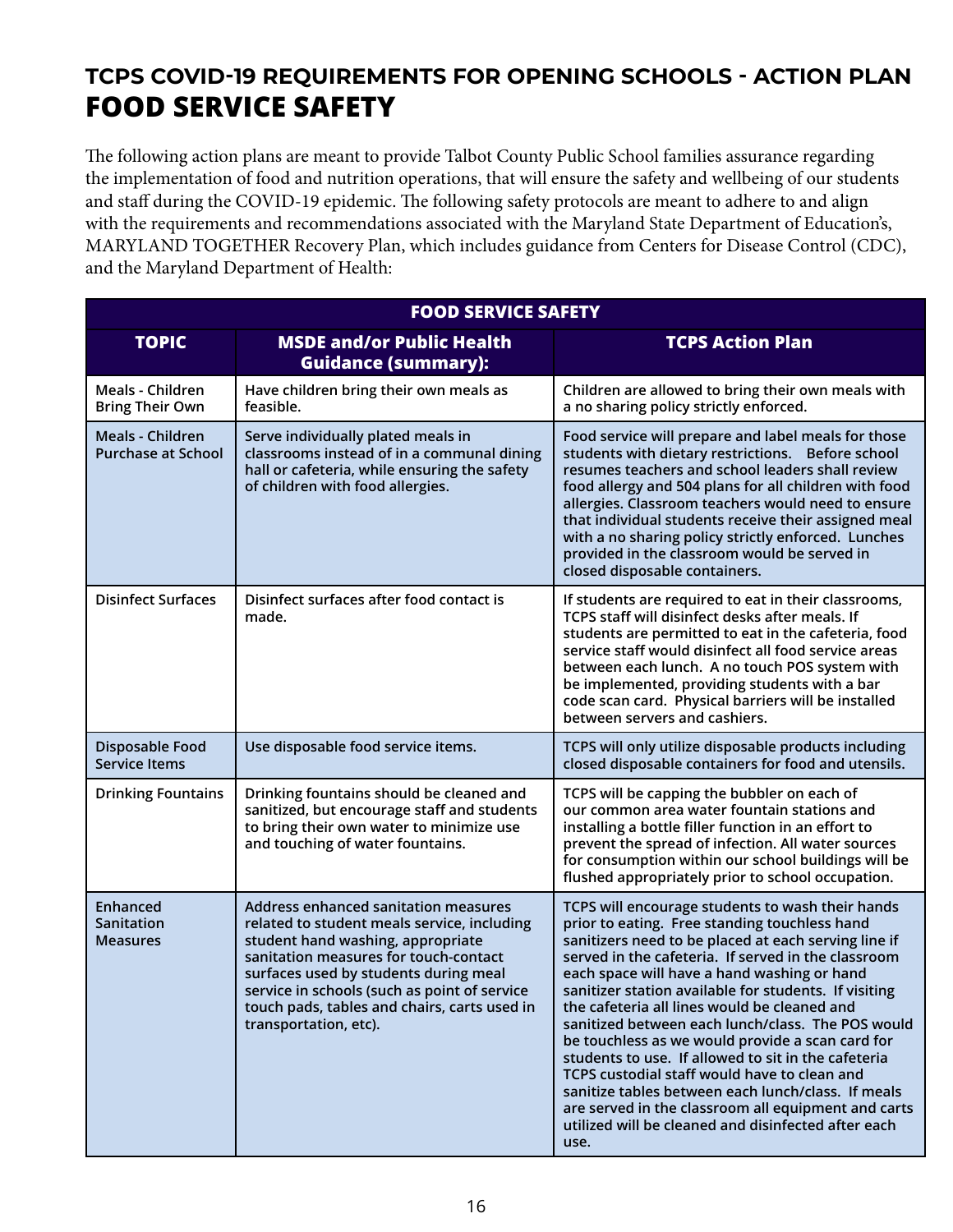| <b>FOOD SERVICE SAFETY</b>                                                      |                                                                                                                                                                                                                                                                                                                                                                                                                          |                                                                                                                                                                                                                                                                                                                                                                                                                                                                                                                                                                                                                                                                                                                                                                                                                                                                                                                               |
|---------------------------------------------------------------------------------|--------------------------------------------------------------------------------------------------------------------------------------------------------------------------------------------------------------------------------------------------------------------------------------------------------------------------------------------------------------------------------------------------------------------------|-------------------------------------------------------------------------------------------------------------------------------------------------------------------------------------------------------------------------------------------------------------------------------------------------------------------------------------------------------------------------------------------------------------------------------------------------------------------------------------------------------------------------------------------------------------------------------------------------------------------------------------------------------------------------------------------------------------------------------------------------------------------------------------------------------------------------------------------------------------------------------------------------------------------------------|
| <b>TOPIC</b>                                                                    | <b>MSDE and/or Public Health Guid-</b><br>ance (summary):                                                                                                                                                                                                                                                                                                                                                                | <b>TCPS Action Plan</b>                                                                                                                                                                                                                                                                                                                                                                                                                                                                                                                                                                                                                                                                                                                                                                                                                                                                                                       |
| <b>Face Coverings</b><br>(staff)                                                | Required that staff wear face coverings.                                                                                                                                                                                                                                                                                                                                                                                 | Sodexo will provide all employees two cloth face<br>coverings and will have disposable masks if needed.<br>Please refer to the "Safety and Protection of<br>Student/Staff" section for additional guidance.                                                                                                                                                                                                                                                                                                                                                                                                                                                                                                                                                                                                                                                                                                                   |
| <b>Feeding Students -</b><br><b>Distance Learning</b><br>or Altered<br>Schedule | Develop plan to provide school meals to<br>students not attending school.                                                                                                                                                                                                                                                                                                                                                | TCPS will develop a meal pickup plan at each of our<br>schools for those students taking part in distance<br>learning or are not attending due to an altered<br>school schedule.                                                                                                                                                                                                                                                                                                                                                                                                                                                                                                                                                                                                                                                                                                                                              |
| Food Offered at<br>Any Event                                                    | If food is offered at any event, have pre-<br>packaged boxes or bags for each attendee<br>instead of a buffet or family style meal.                                                                                                                                                                                                                                                                                      | TCPS sponsored events that require meals will be<br>provided in closed disposable containers.                                                                                                                                                                                                                                                                                                                                                                                                                                                                                                                                                                                                                                                                                                                                                                                                                                 |
| <b>Food Safety</b><br><b>Protocols</b>                                          | Food Safety protocols and staff training,<br>modified package, and sanitation.                                                                                                                                                                                                                                                                                                                                           | The TCPS food service contractor, Sodexo, has<br>a very rigorous food and environmental safety<br>program. Sodexo has policies and procedures<br>pertaining to employee safety requirements<br>surrounding COVID 19. Sodexo began using closed<br>containers for many of our food products at the<br>end of February and March. Sodexo ensures all food<br>is served in closed disposable containers. Sodexo<br>has trained current staff to clean and disinfect and<br>would continue to train any additional staff that<br>return.                                                                                                                                                                                                                                                                                                                                                                                          |
| <b>Food Service Model</b>                                                       | Feasibility for food service model shift from<br>traditional cafeteria line model to other<br>potential models.                                                                                                                                                                                                                                                                                                          | TCPS will implement a food service model that is<br>dictated by the requirements associated with the<br>pandemic at the time of re-opening schools.                                                                                                                                                                                                                                                                                                                                                                                                                                                                                                                                                                                                                                                                                                                                                                           |
| Food Supply Chain/<br>Logistics and<br>Operation                                | Address capacity factors such as the food<br>supply chain, hot and/or cold holding<br>equipment, dry food storage area,<br>food preparation space, equipment for<br>transportation of meals inside a school<br>building (such as carts and racks), and<br>equipment for transportation of food<br>and meals between building (such as<br>refrigerated truck, hot and cold holding<br>equipment, food storage bins, etc). | The TCPS food service contractor, Sodexo, currently<br>has all vendors ready for the new school year<br>including Sysco, Cloverland Dairy, Schmidt Bakery,<br>DOD, Keany produce, Teddy Bear produce, and<br>Dori Foods. If meals are served in the classroom,<br>Sodexo would need to purchase hot and cold<br>holding equipment in order to ensure food is served<br>at the correct temperatures. Sodexo currently has<br>enough dry food storage area and food preparation<br>areas. Based on student volume, Sodexo would<br>only deliver food between buildings if the volume<br>at certain schools was so low it would not pay to<br>operate the kitchen. If Sodexo did that, they would<br>need to have a vehicle for transporting the meals.<br>This would also require them to purchase hot<br>holding and cold holding equipment for the vehicle.<br>Current dry storage and food preparation space is<br>adequate. |
| <b>Hand Washing</b><br>(staff)                                                  | Individuals should wash their hands after<br>removing their gloves or after directly<br>handling used food service items.                                                                                                                                                                                                                                                                                                | TCPS cafeteria staff wash their hands between<br>each task. Gloves are worn but not a substitute for<br>washing hands. Staff must follow the washing for<br>20 seconds rule, rinse, dry with paper towel, turn<br>faucet off with paper towel then throw towel away.<br>Sanitize hands. No other staff is allowed in the<br>cafeteria.                                                                                                                                                                                                                                                                                                                                                                                                                                                                                                                                                                                        |
| <b>Hand Washing</b><br>(student)                                                | Enforce strict hand washing with soap and<br>water after food contact.                                                                                                                                                                                                                                                                                                                                                   | TCPS staff will require students to wash their hands<br>before and after meals.                                                                                                                                                                                                                                                                                                                                                                                                                                                                                                                                                                                                                                                                                                                                                                                                                                               |